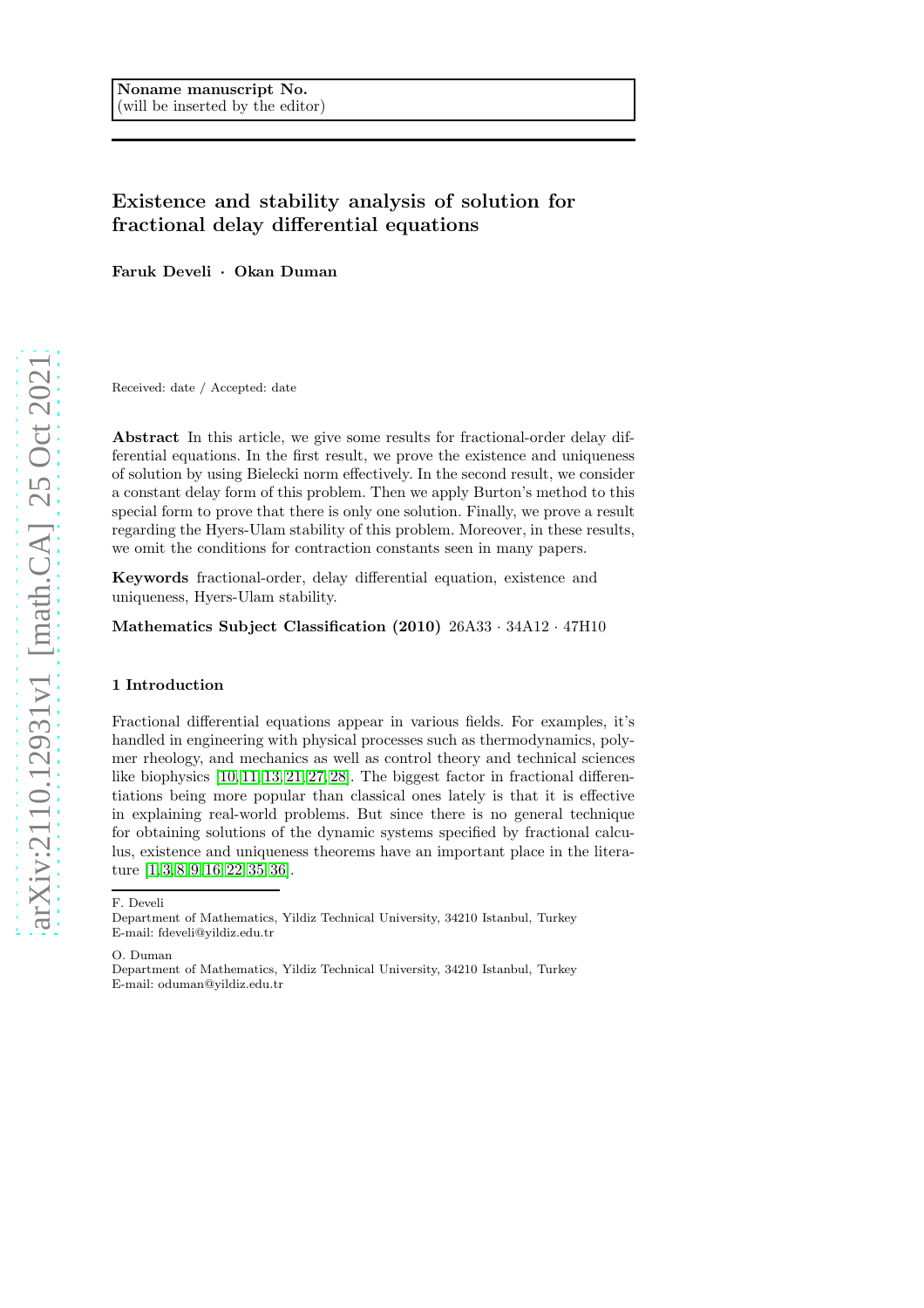The concept of stability for functional equations was first introduced by Ulam at a conference in 1940. After Hyers' first contribution to Ulam's work in 1941, this type of stability concept came to be known as Hyers-Ulam stability. Obloza is the first author to study the this type of stability of linear differential equations [\[18\]](#page-11-11). Later, the concept of Hyers-Ulam stability is discussed in many topics such as ordinary differential equations, partial differential equations, and delay differential equations [\[14,](#page-11-12)[17,](#page-11-13)[19,](#page-11-14)[23,](#page-11-15)[30\]](#page-11-16). This type stability for fractional-order differential equations with respect to Caputo derivative are investigated by many authors [\[31–](#page-11-17)[33\]](#page-11-18). In particular, existence-uniqueness and Hyers-Ulam type stability results regarding delay differential equations were investigated in the papers [\[4,](#page-10-2) [7,](#page-10-3) [19,](#page-11-14) [29\]](#page-11-19). In [\[19\]](#page-11-14), results for the delayed form of differential equations in the classical sense were obtained by the Picard operator method, and inspired by this paper, existence-uniqueness and stability results for fractional Caputo derivative were obtained in [\[29\]](#page-11-19).

In this article, we investigate the existence and uniqueness of solutions and Hyers-Ulam type stability for the following fractional-order delay differential equation in the sense of Caputo, motivated by [\[5–](#page-10-4)[7,](#page-10-3) [19,](#page-11-14) [29\]](#page-11-19).

<span id="page-1-0"></span>
$$
\begin{cases} c D^{\alpha} v(t) = f(t, v(t), v(g(t))) & t \in [0, T] \\ v(t) = \phi(t) & t \in [-h, 0]. \end{cases}
$$
 (1)

where  $f \in C([0, T] \times \mathbb{R}^2, \mathbb{R})$ ,  $\phi \in C([-h, 0], \mathbb{R})$ ,  $g \in C([0, T], [-h, T])$  verifying  $g(t) \leq t$  and  ${}^{c}D^{\alpha}$  is the fractional derivative of order  $\alpha \in (0,1)$  in the sense of Caputo.

The paper is structured as follows: Section [2](#page-2-0) introduces the general notion of Caputo fractional-order derivative and Hyers-Ulam stability. We state here basic properties of Caputo fractional-order derivative and useful inequalities. In Section [3,](#page-3-0) we investigate the existence and uniqueness of the solution to this problem. In the existence and uniqueness theorems, contractivity constants are one of the most important tools to prove main theory. For this reason, some conditions are put on these constants as a hypothesis before main results are given. In Theorem [1,](#page-3-1) we obtain the existence and uniqueness of the solution under the hypothesis that the function on the righthand side of our problem satisfies the Lipschitz condition with respect to the second and third variables. Here, we omit some of the conditions in the article [\[29\]](#page-11-19) and give the proof of the existence and uniqueness theorem by using the Bielecki norm more effectively. In other words, we obtain our result without the need for contraction constants. Later, we give the existence and uniqueness theorem for a special case of the problem [\(1\)](#page-1-0) by applying the technique named progressive contractions, which is introduced by Burton [\[5](#page-10-4)[–7\]](#page-10-3). In Burton's progressive contractions, the interval studied is divided into n-equal parts of a certain length. For the first interval, contraction mapping defining through the hypothesis, and a unique solution is obtained. Then, this solution is considered as the initial function and a new contraction mapping is defined for the second interval, and a solution is obtained here. By continuing this process n-steps, we have a unique solution for the whole domain. For more details and other applications of it, see also [\[20,](#page-11-20)[26\]](#page-11-21)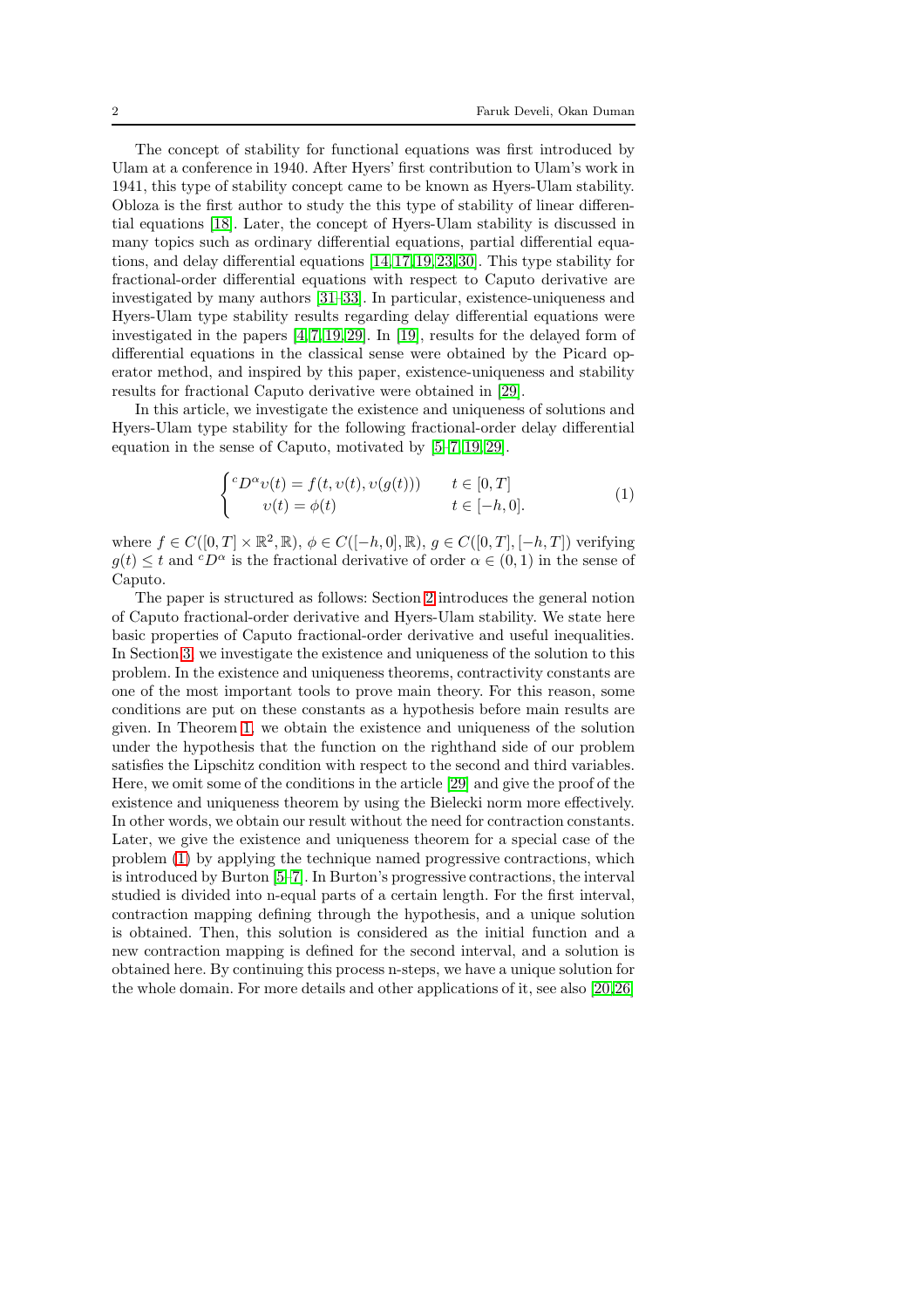and references therein. This technique allows us to omit the Lipschitz condition stated in Theorem [1](#page-3-1) with respect to the third variable. In Section [3,](#page-7-0) we focus our attention on Hyers-Ulam stability for the problem. Here we obtain the Hyers-Ulam stability result for the equation [\(1\)](#page-1-0) using Picard operators theory, and then we give an alternative proof without using techniques such as Picard operator theory and Gronwall type inequalities. Finally, we give examples to illustrate our results in Section [5.](#page-9-0)

### <span id="page-2-0"></span>2 Preliminaries

In this section, we present some notations, definitions, and preliminary facts used throughout this paper.

**Definition 1** [\[15,](#page-11-22) [21\]](#page-11-3) The Riemann–Liouville integral of order  $\alpha > 0$  for the function  $v$  is defined as

$$
I^{\alpha} \upsilon(t) = \frac{1}{\Gamma(\alpha)} \int_0^t (t-s)^{\alpha-1} \upsilon(s) ds, \quad t \in [0, T],
$$

where  $\Gamma(\cdot)$  is the Gamma function.

**Definition 2** [\[15,](#page-11-22) [21\]](#page-11-3) The Caputo derivative of fractional-order  $\alpha$  for the function  $v$  is defined as

$$
D^{\alpha} \nu(t) = \frac{1}{\Gamma(n-\alpha)} \int_0^t (t-s)^{n-\alpha-1} \nu^{(n)}(s) ds, \quad t \in [0, T],
$$

where  $n = |\alpha| + 1$  and  $|\alpha|$  denotes the integer part of  $\alpha$ .

Definition 3 The equation [\(1\)](#page-1-0) is Hyers-Ulam stable if there exists a real number  $c > 0$  such that for each  $\epsilon > 0$  and for each solution  $\vartheta \in C([-h, T], \mathbb{R})$ to the inequality

<span id="page-2-1"></span>
$$
|D^{\alpha}\vartheta(t) - f(t, \vartheta(t), \vartheta(g(t)))| \le \epsilon, \quad t \in [0, T],
$$
 (2)

there exists a solution  $v \in C([-h,T],\mathbb{R})$  to the equation [\(1\)](#page-1-0) with

$$
\big|\vartheta(t)-\upsilon(t)\big|\leq c\epsilon,\quad t\in[-h,T].
$$

Remark 1 A function  $\vartheta \in C([0,T], \mathbb{R})$  is a solution of inequality [\(2\)](#page-2-1) if and only if there exists a function  $\Psi \in C([0,T], {\mathbb R})$  such that

- i)  $|\Psi(t)| \leq \epsilon$  for all  $t \in [0, T]$ ,<br> $\therefore$   $\mathbb{C} \mathbb{D}^{\alpha}$   $\mathbb{C}(\epsilon)$   $\mathbb{C}^{\epsilon}$   $\mathbb{C}^{\epsilon}$   $\mathbb{C}^{\epsilon}$   $\mathbb{C}^{\epsilon}$   $\mathbb{C}^{\epsilon}$
- ii)  ${}^cD^{\alpha}\dot{\vartheta}(t) = f(t, \vartheta(t), \vartheta(g(t))) + \Psi(t)$  for all  $t \in [0, T]$ .

<span id="page-2-2"></span>Remark 2 If  $\vartheta \in C([0,T],\mathbb{R})$  is a solution of the inequality [\(2\)](#page-2-1), then it is a solution to the following integral inequality:

$$
\left|\vartheta(t) - \vartheta(0) - \frac{1}{\Gamma(\alpha)} \int_0^t (t-s)^{\alpha-1} f(s, \vartheta(s), \vartheta(g(s)) ds \right| \leq \frac{\epsilon T^{\alpha}}{\Gamma(\alpha+1)}
$$

for all  $t \in [0, T]$ .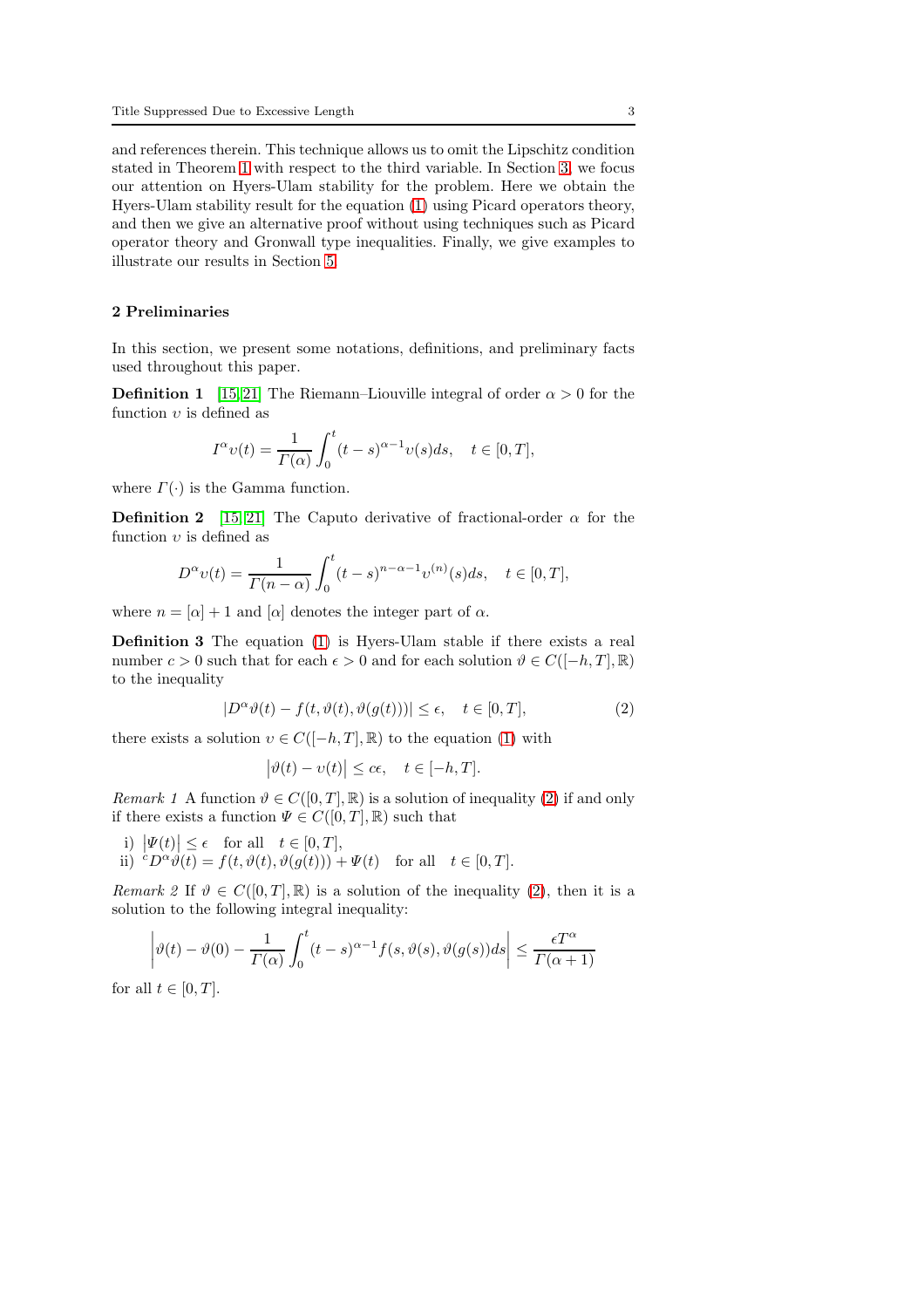Now we give the following simple inequality which is useful for our results. For  $\alpha, \tau > 0$ ,

<span id="page-3-2"></span>
$$
\int_0^t (t-s)^{\alpha - 1} e^{\tau s} ds \le \frac{e^{\tau t}}{\tau^{\alpha}} \Gamma(\alpha). \tag{3}
$$

Actually, by substituting  $z = t - s$  in the integral expression above, we get

$$
\int_0^t (t-s)^{\alpha-1} e^{\tau s} ds = e^{\tau t} \int_0^t z^{\alpha-1} e^{-\tau z} dz
$$
  
=  $\frac{e^{\tau t}}{\tau^{\alpha}} \int_0^{\tau t} x^{\alpha-1} e^{-x} dx$  substituting  $x = \tau z$   
 $\leq \frac{e^{\tau t}}{\tau^{\alpha}} \int_0^{\infty} x^{\alpha-1} e^{-x} dx = \frac{e^{\tau t}}{\tau^{\alpha}} \Gamma(\alpha).$ 

**Definition 4** [\[24,](#page-11-23)[25\]](#page-11-24) Let  $(X, d)$  be a metric space. An  $A: X \to X$  is a Picard operator if there exists  $x^* \in X$  such that (i)  $F_A = \{x^*\}$  where  $F_A = \{x \in X :$  $\mathcal{A}(x) = x$  is the fixed point set of A; (ii) the sequence  $(\mathcal{A}^n(x_0))_{n \in \mathbb{N}}$  converges to  $x^*$  for all  $x_0 \in X$ .

<span id="page-3-4"></span>**Lemma 1** [\[24,](#page-11-23) [25\]](#page-11-24) Let  $(X, d, \leq)$  be an ordered metric space and  $A: X \to X$ be an increasing Picard operator  $(F_A = \{x^*\})$ . Then, for  $x \in X$ ,  $x \leq \mathcal{A}(x)$ implies  $x \leq x^*$  while  $x \geq \mathcal{A}(x)$  implies  $x \geq x^*$ .

<span id="page-3-3"></span>**Lemma 2** [\[12\]](#page-11-25) Let  $\vartheta$  :  $[0, T] \to [0, \infty)$  be a real function and w be nonnegative, locally integrable function on  $[0, T]$ . If there are constants  $k > 0$  and  $0 < \alpha < 1$  such that

$$
\vartheta(t) \le \omega(t) + k \int_0^t (t - s)^{-\alpha} \vartheta(s) ds,
$$

then there exists a constant  $\delta = \delta(\alpha)$  such that

<span id="page-3-1"></span>
$$
\vartheta(t) \le \omega(t) + \delta k \int_0^t (t - s)^{-\alpha} \omega(s) ds.
$$

#### <span id="page-3-0"></span>3 Existence and Uniqueness results

In this section, by overcoming the limitations like contractivity constants, we present the existence and uniqueness results of solution for the problem [\(1\)](#page-1-0).

Theorem 1 Suppose that

(C1)  $f \in C([0,T] \times \mathbb{R}^2, \mathbb{R}), g \in C([0,T], [-h,T])$  verifying  $g(t) \leq t$  on  $[0,T]$ . (C2) There is a constant  $L > 0$  such that

$$
|f(t, v_1, \vartheta_1) - f(t, v_2, \vartheta_2)| \le L (|v_1 - v_2| + |\vartheta_1 - \vartheta_2|)
$$

for all  $v_i, \vartheta_i \in \mathbb{R}$   $(i = 1, 2)$  and  $t \in [0, T]$ .

Then the problem [\(1\)](#page-1-0) has a unique solution.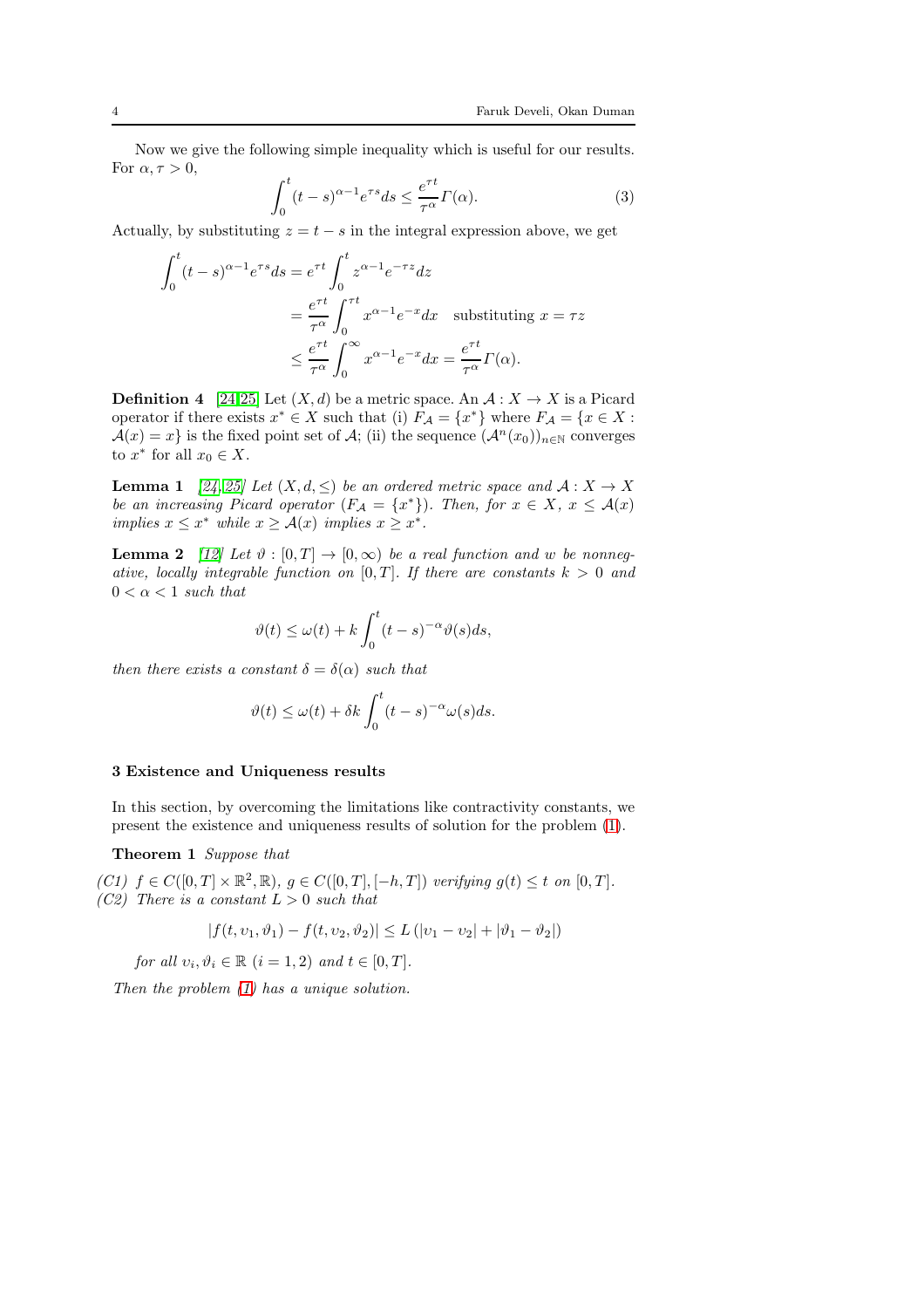Proof We first convert the problem [\(1\)](#page-1-0) into a fixed point problem. In this sequel, we consider the operator

$$
\mathcal{F}:C([-h,T],\mathbb{R})\rightarrow C([-h,T],\mathbb{R})
$$

defined by

$$
\mathcal{F}\upsilon(t) = \begin{cases} \phi(t), & t \in [-h, 0] \\ \phi(0) + \int_0^t \frac{(t-s)^{\alpha-1}}{\Gamma(\alpha)} f(s, \upsilon(s), \upsilon(g(s))ds, & t \in [0, T]. \end{cases}
$$

Then our aim is reduced to finding a unique fixed point of  $F$ . Let consider the Banach space  $X := C([-h, T], \mathbb{R})$  endowed with the following Bielecki norm

<span id="page-4-1"></span>
$$
||v||_B = \max_{t \in [-h,T]} |v(t)| e^{-\tau t}.
$$
 (4)

To achieve our aim, we show that F is a contraction mapping on  $(X, \|\cdot\|_B)$ . For all  $v(t), \vartheta(t) \in X$ ,  $\mathcal{F}v(t) = \mathcal{F}\vartheta(t)$  if  $t \in [-h, 0]$ , then we take  $t \in [0, T]$ . Hence

$$
\begin{split}\n|\mathcal{F}v(t) - \mathcal{F}\vartheta(t)| \\
&\leq \frac{1}{\Gamma(\alpha)} \int_0^t (t-s)^{\alpha-1} |f(s, v(s), v(g(s))) - f(s, \vartheta(s), \vartheta(g(s)))| ds \\
&\leq \frac{L}{\Gamma(\alpha)} \int_0^t (t-s)^{\alpha-1} e^{\tau s} \left( \max_{-h \leq s \leq T} |v(s) - \vartheta(s)| e^{-\tau s} \\
&\quad + \max_{-h \leq s \leq T} |v(g(s)) - \vartheta(g(s))| e^{-\tau s} \right) ds \\
&\leq \frac{2L}{\Gamma(\alpha)} \|v - \vartheta\|_B \int_0^t (t-s)^{\alpha-1} e^{\tau s} ds \\
&\leq \frac{2L}{\tau^{\alpha}} \|v - \vartheta\|_B e^{\tau t} \quad \text{(by the inequality (3)).\n\end{split}
$$

Then we obtain that

$$
||\mathcal{F}v - \mathcal{F}\vartheta||_B \le \lambda ||v - \vartheta||_B
$$
 where  $\lambda = \frac{2L}{\tau^{\alpha}}$ .

If we choose  $\tau > 0$  large enough so that  $\lambda < 1$ , then there exists a unique fixed point of  $\mathcal F$  by the Banach Contraction Principle. Thus the proof is complete.

Remark 3 If we take the following special version of the problem [\(1\)](#page-1-0) by considering  $q(t) = t - r$ , where  $r > 0$  is a constant delay then,

<span id="page-4-0"></span>
$$
\begin{cases} ^cD^{\alpha}v(t) = f(t, v(t), v(t-r)) & t \in [0, T] \\ v(t) = \phi(t) & t \in [-r, 0]. \end{cases} \tag{5}
$$

Then we prove the existence and uniqueness of solution for the above fractionalorder differential equation under the following Lipschitz condition unlike the Lipschitz condition as stated in Theorem [1](#page-3-1) by applying progressive contractions.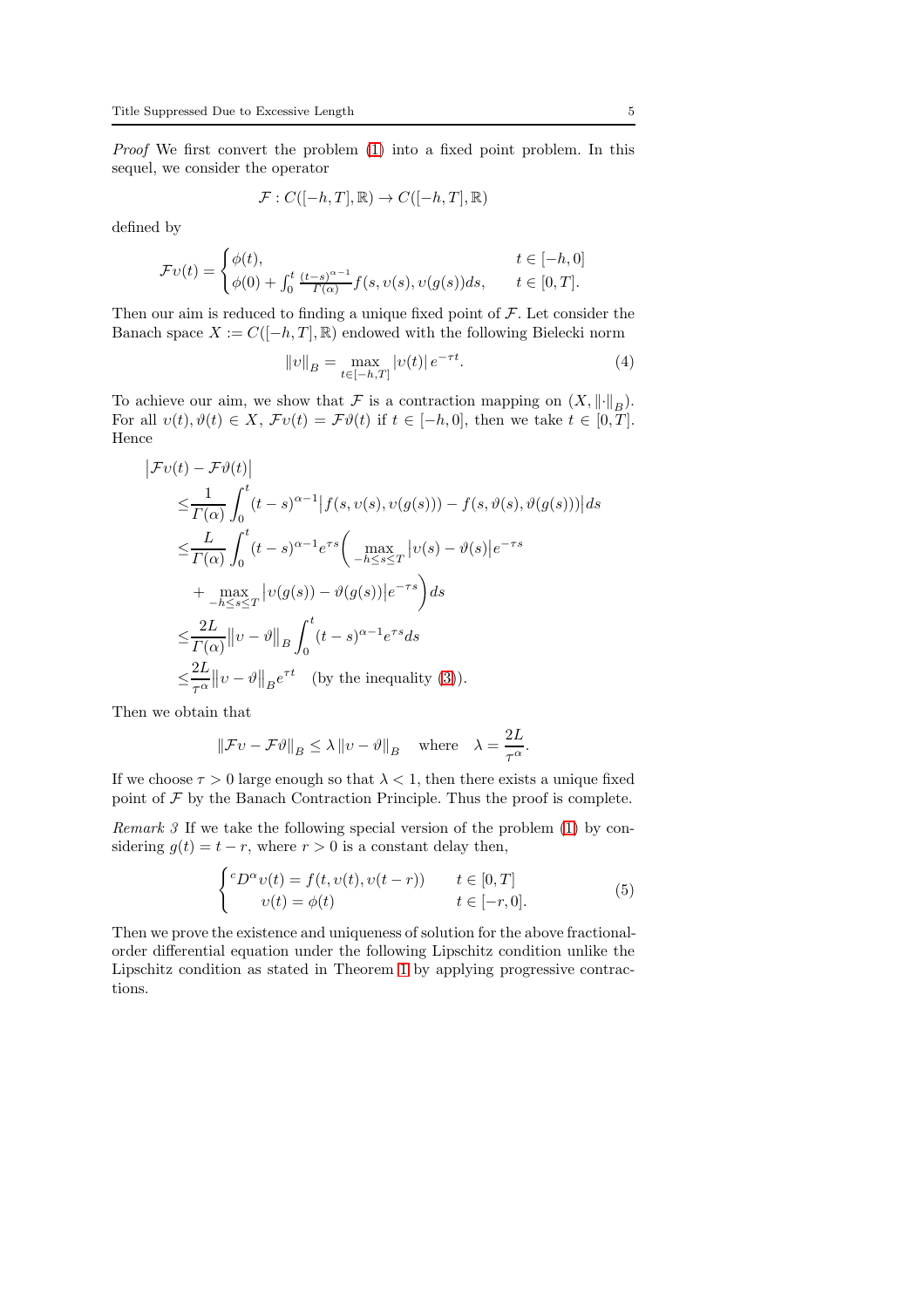Now we state our result as follows.

**Theorem 2** Let  $f : [0,T] \times \mathbb{R}^2 \to \mathbb{R}$  be continuous function. Assume that there exist a positive constant L such that

<span id="page-5-0"></span>
$$
|f(t, v_1, \vartheta) - f(t, v_2, \vartheta)| \le L |v_1 - v_2|
$$

for all  $v_i, \vartheta \in \mathbb{R}$   $(i = 1, 2)$  and  $t \in [0, T]$ . Then the problem [\(5\)](#page-4-0) has a unique solution.

Proof It is obvious that the problem [\(5\)](#page-4-0) is equivalent to the following integral form:

$$
v(t) = \begin{cases} \phi(t) & -r \le t \le 0\\ \phi(0) + \int_0^t \frac{(t-s)^{\alpha-1}}{\Gamma(\alpha)} f(s, v(s), v(s-r)) ds & 0 \le t \le T. \end{cases}
$$

To apply progressive contractions, we divide the interval  $[0, T]$  into n equal parts which have length S where  $0 < S < r$  and  $nS = T$ . That is, the partition is as follows:

$$
0 = S_0 < S_1 < \dots < S_n = T, \quad S_i - S_{i-1} = S.
$$

Also we observe that  $t \leq S_{i+1} \Rightarrow t - r \leq S_i$  by the following argument:

$$
t \le S_{i+1} \Rightarrow t - r \le S_{i+1} - r \le S_{i+1} - S = S_i.
$$

**Step 1:** Let  $(M_1, \|\cdot\|_1)$  be complete normed space of continuous functions  $v : [-r, S_1] \to \mathbb{R}$  with the following norm

$$
||v||_1 = \max_{t \in [-r, S_1]} |v(t)| e^{-\tau t}
$$

,

and we take  $v(t) = \phi(t)$  for  $-r \le t \le 0$ . Define a mapping  $\mathcal{F}_1 : M_1 \to M_1$ given by

$$
\mathcal{F}_1 v(t) = \begin{cases} \phi(t) & -r \le t \le 0 \\ \phi(0) + \int_0^t \frac{(t-s)^{\alpha-1}}{\Gamma(\alpha)} f(s, v(s), v(s-r)) ds & 0 \le t \le S_1. \end{cases}
$$

For  $v(t), \vartheta(t) \in M_1$ ,  $\mathcal{F}_1v(t) = \mathcal{F}_1\vartheta(t)$  if  $t \in [-r, 0]$ , then we take  $t \in [0, S_1]$ . Hence

$$
|\mathcal{F}_1v(t)-\mathcal{F}_1\vartheta(t)|\leq \int_0^t \frac{(t-s)^{\alpha-1}}{\Gamma(\alpha)}\big|f(s,v(s),v(s-r))-f(s,\vartheta(s),\vartheta(s-r))\big|ds.
$$

Since  $0 \le s \le S_1 \Rightarrow (s - r) \in [-r, 0]$  and the definition of  $M_1$ , we have

$$
\begin{split} \left| \mathcal{F}_1 v(t) - \mathcal{F}_1 \vartheta(t) \right| \\ &\leq \frac{1}{\Gamma(\alpha)} \int_0^t (t-s)^{\alpha-1} \left| f(s, v(s), \phi(s-r)) - f(s, \vartheta(s), \phi(s-r)) \right| ds \\ &\leq \frac{L}{\Gamma(\alpha)} \int_0^t (t-s)^{\alpha-1} e^{\tau s} \left( \max_{-h \leq s \leq S_1} |v(s) - \vartheta(s)| e^{-\tau s} \right) ds \\ &\leq \frac{L}{\Gamma(\alpha)} \left\| v - \vartheta \right\|_1 \int_0^t (t-s)^{\alpha-1} e^{\tau s} ds \leq \frac{L}{\tau^{\alpha}} \left\| v - \vartheta \right\|_B e^{\tau t} . \end{split}
$$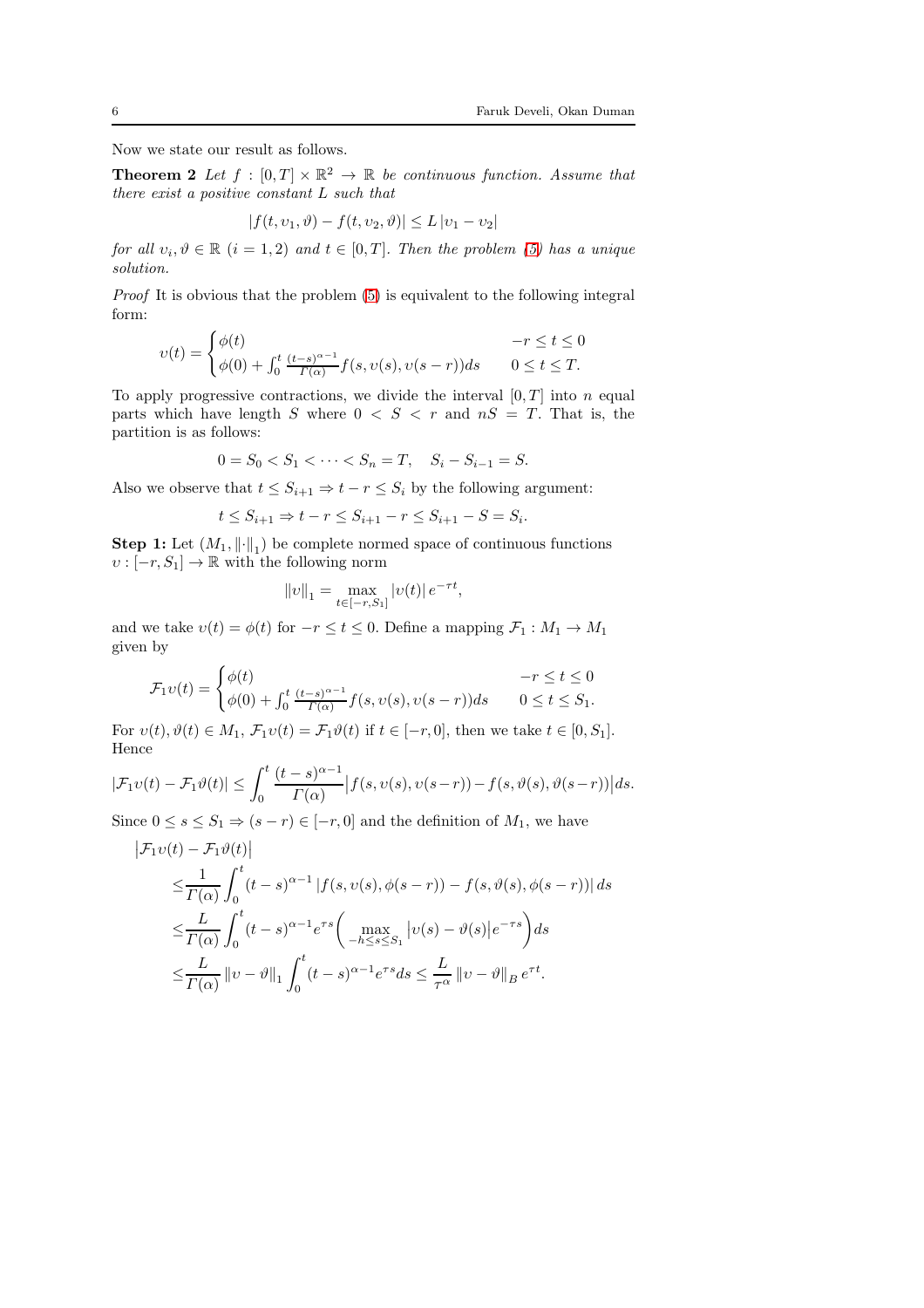Consequently, we obtain that

$$
\|\mathcal{F}_1 v - \mathcal{F}_1 \vartheta\|_1 \le \lambda \|v - \vartheta\|_1 \quad \text{where} \quad \lambda = \frac{L}{\tau^{\alpha}}.
$$

By taking  $\tau > 0$  such that  $\lambda < 1$ , then we have  $\mathcal{F}_1$  is a contraction mapping and so there exists a unique fixed point  $\phi_1 \in M_1$  such that it satisfies the problem [\(5\)](#page-4-0) on  $[-r, S_1]$ .

**Step 2:** In this step, we extend the interval of Step 1 into  $[-r, S_2]$ . Let  $(M_2, \|\cdot\|_2)$  be complete normed space of continuous functions  $\upsilon:[-r,S_2]\to\mathbb{R}$  with the following norm

$$
||v||_2 = \max_{t \in [-r, S_2]} |v(t)| e^{-\tau t},
$$

and we take  $v(t) = \phi_1(t)$  for  $-r \le t \le S_1$ . Similarly, we define a mapping  $\mathcal{F}_2 : M_2 \to M_2$  given by

$$
\mathcal{F}_2v(t) = \begin{cases} \phi_1(t) & -r \le t \le S_1 \\ \phi(0) + \int_0^t \frac{(t-s)^{\alpha-1}}{\Gamma(\alpha)} f(s, v(s), v(s-r)) ds & S_1 \le t \le S_2. \end{cases}
$$

For  $v(t)$ ,  $\vartheta(t) \in M_2$ ,  $\mathcal{F}_2v(t) = \mathcal{F}_2\vartheta(t)$  if  $t \in [-r, S_1]$ , then we take  $t \in [S_1, S_2]$ . Thus

$$
|\mathcal{F}_2v(t)-\mathcal{F}_2\vartheta(t)| \leq \int_0^t \frac{(t-s)^{\alpha-1}}{\Gamma(\alpha)} \big|f(s,v(s),v(s-r))-f(s,\vartheta,\vartheta(s-r))\big|ds.
$$

Note that  $0 \leq s \leq S_2 \Rightarrow (s-r) \in [-r, S_1]$ . By considering the definition of  $M_2$ , we may write

$$
\begin{split} \left|\mathcal{F}_2 v(t)-\mathcal{F}_2 \vartheta(t)\right|\\ \leq& \frac{1}{\Gamma(\alpha)}\int_0^t (t-s)^{\alpha-1}\left|f(s,v(s),\phi_1(s-r))-f(s,\vartheta(s),\phi_1(s-r))\right|ds\\ \leq& \frac{L}{\Gamma(\alpha)}\int_0^t (t-s)^{\alpha-1}e^{\tau s}\bigg(\max_{-h\leq s\leq S_2}|v(s)-\vartheta(s)|e^{-\tau s}\bigg)ds\\ \leq& \frac{L}{\Gamma(\alpha)}\left\|v-\vartheta\right\|_2\int_0^t (t-s)^{\alpha-1}e^{\tau s}ds\leq \frac{L}{\tau^{\alpha}}\left\|v-\vartheta\right\|_B e^{\tau t} \end{split}
$$

and consequently we have

$$
\left\|\mathcal{F}_2 v - \mathcal{F}_2 \vartheta\right\|_2 \leq \lambda \left\|v - \vartheta\right\|_2,
$$

where  $\lambda$  is as stated in Step 1. Therefore  $\mathcal{F}_2$  has a unique fixed point  $\phi_2$  in  $M_2$  such that it satisfies the problem [\(5\)](#page-4-0) on  $[-r, S_2]$ .

**Step 3:** By continuing this process to  $n^{th}$  Step, we can find a continuous mapping  $\phi_n$  as in the other Steps, which is the unique solution for the problem [\(5\)](#page-4-0) on  $[-r, S_n] = [-r, T]$ .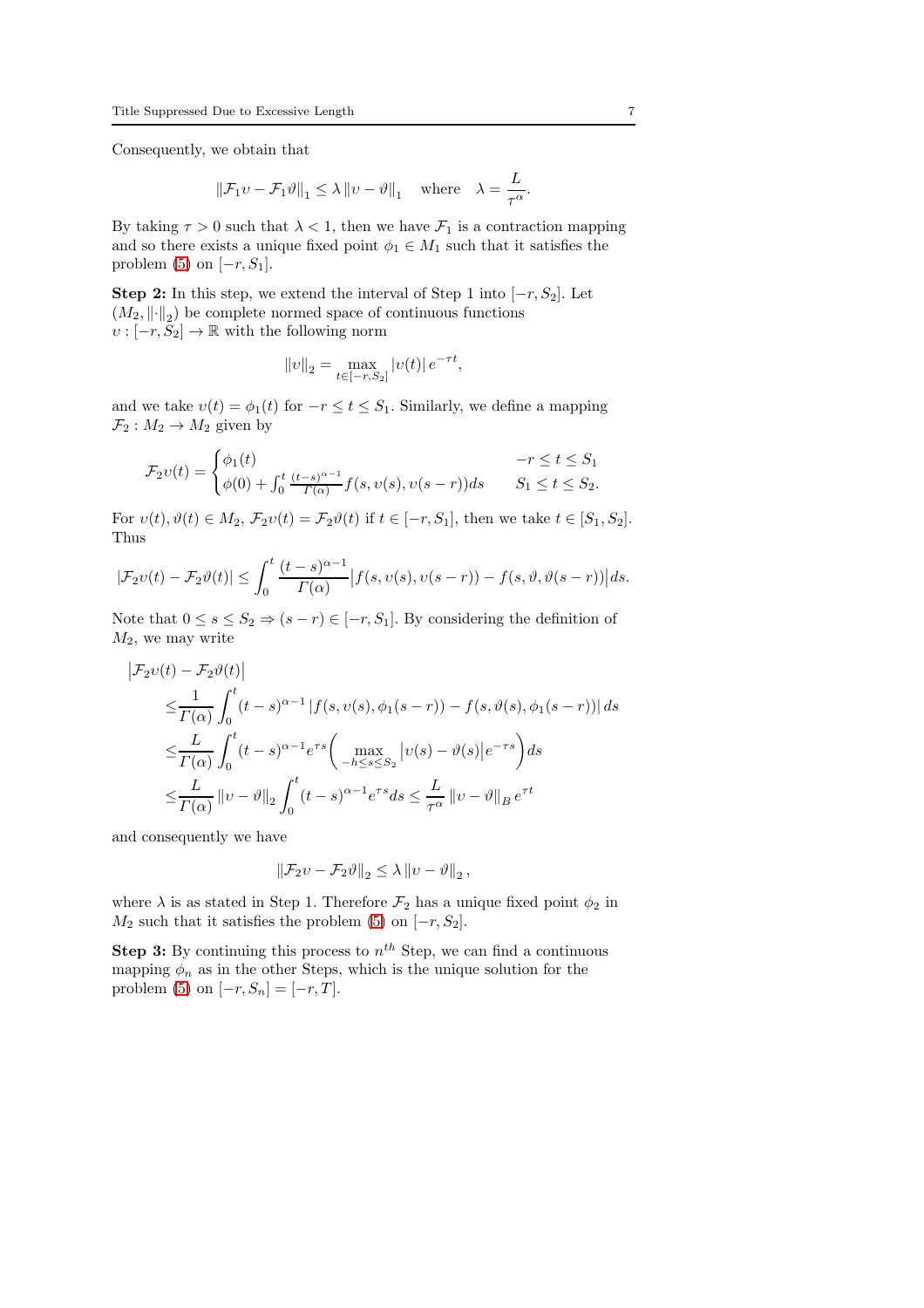## 4 Hyers-Ulam stability result

<span id="page-7-0"></span>In this section we give a result on the Hyers-Ulam stability of the first equation in the problem [\(1\)](#page-1-0).

**Theorem 3** Assume that the conditions  $(C1)$  and  $(C2)$  are fulfilled. Then the first equation of the problem [\(1\)](#page-1-0) is Hyers-Ulam stable.

*Proof* Let  $\vartheta$  be a solution to [\(2\)](#page-2-1). We indicate v as a unique solution to the following problem by Theorem [1,](#page-3-1)

$$
\begin{cases} ^cD^\alpha v(t) = f(t, v(t), v(g(t))) & t \in [0, T] \\ v(t) = \vartheta(t) & t \in [-h, 0] \end{cases}
$$

It follows we have

$$
v(t) = \begin{cases} \vartheta(t), & t \in [-h, 0] \\ \vartheta(0) + \int_0^t \frac{(t-s)^{\alpha-1}}{\Gamma(\alpha)} f(s, v(s), v(g(s))ds, & t \in [0, T]. \end{cases}
$$

Obviously, we also have from Remark [2](#page-2-2)

$$
\left|\vartheta(t) - \vartheta(0) - \frac{1}{\Gamma(\alpha)} \int_0^t (t-s)^{\alpha-1} f(s, \vartheta(s), \vartheta(g(s))ds\right| \le \frac{\epsilon T^{\alpha}}{\Gamma(\alpha+1)}
$$

for all  $t \in [0, T]$ , and  $|\vartheta(t) - \upsilon(t)| = 0$  for all  $t \in [-h, 0]$ . For all  $t \in [0, T]$ , we obtain from the condition (C2) that

$$
\begin{split} &\left|\vartheta(t)-\upsilon(t)\right| \\ &\leq \left|\vartheta(t)-\vartheta(0)-\frac{1}{\Gamma(\alpha)}\int_{0}^{t}(t-s)^{\alpha-1}f(s,\vartheta(s),\vartheta(g(s))ds\right| \\ &+\frac{1}{\Gamma(\alpha)}\int_{0}^{t}(t-s)^{\alpha-1}\left|f(s,\vartheta(s),\vartheta(g(s))-f(s,\upsilon(s),\upsilon(g(s))\right| \\ &\leq \frac{\epsilon T^{\alpha}}{\Gamma(\alpha+1)}+\frac{L}{\Gamma(\alpha)}\int_{0}^{t}(t-s)^{\alpha-1}\left(\left|\vartheta(s)-\upsilon(s)\right|+\left|\vartheta(g(s))- \upsilon(g(s))\right|\right). \end{split} \tag{6}
$$

For  $z \in C([-h,T], \mathbb{R}^+)$ , we define the operator

<span id="page-7-1"></span>
$$
\mathcal{A}:C([-h,T],\mathbb{R}^+)\rightarrow C([-h,T],\mathbb{R}^+)
$$

given by

$$
\mathcal{A}(z)(t) = \begin{cases} 0 & t \in [-h,0] \\ \frac{\epsilon T^{\alpha}}{\varGamma(\alpha+1)} + \frac{L}{\varGamma(\alpha)} \int_0^t (t-s)^{\alpha-1} \Big( z(s) + z(g(s)) \Big) ds & t \in [0,T]. \end{cases}
$$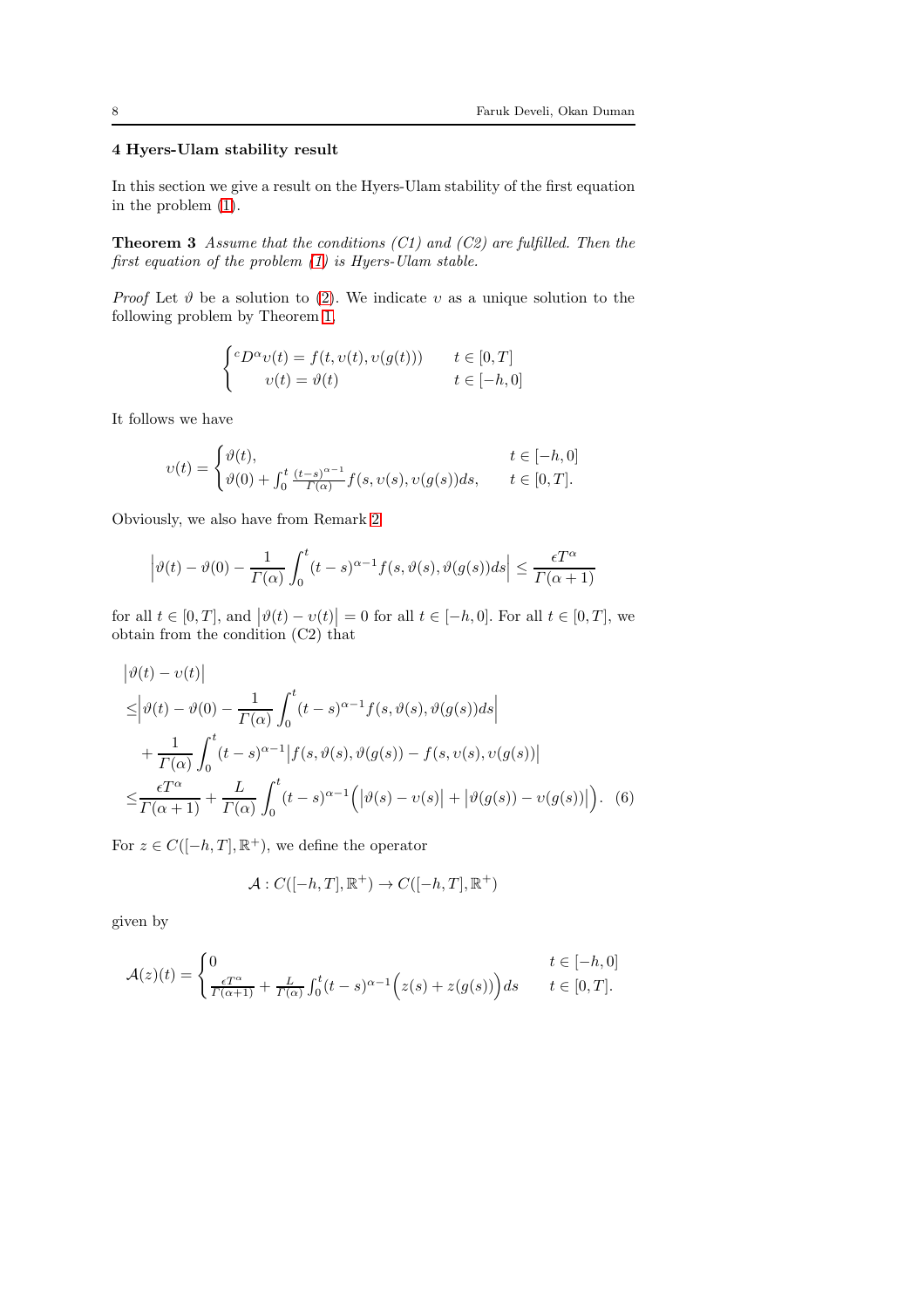To prove that  $A$  is a Picard operator, we show that  $A$  is a contraction mapping with the Bielecki norm given in [\(4\)](#page-4-1). For  $z, \tilde{z} \in C([-h,T], \mathbb{R}^+)$ , we have

$$
|\mathcal{A}z - \mathcal{A}\tilde{z}| \le \frac{L}{\Gamma(\alpha)} \int_0^t (t - s)^{\alpha - 1} (|z(s) - \tilde{z}(s)| + |z(g(s)) - \tilde{z}(g(s))|) ds
$$
  

$$
\le \frac{2L}{\Gamma(\alpha)} ||z - \tilde{z}||_B \int_0^t (t - s)^{\alpha - 1} e^{\tau s} ds \le \frac{2L}{\tau^{\alpha}} ||z - \tilde{z}||_B e^{\tau t}
$$

which implies that

$$
||Az - A\tilde{z}||_B \le \lambda ||z - \tilde{z}||_B
$$
 where  $\lambda = \frac{2L}{\tau^{\alpha}}$ .

Choosing an appropriate real number  $\tau > 0$  such that  $\lambda < 1$ , we get that A is a contraction mapping with respect to the Bielecki norm  $\lVert \cdot \rVert_B$  on  $C([-h,T], \mathbb{R}^+)$ . Hence A is a Picard operator such that  $F_A = \{z^*\}\$  and the following equality holds by the Banach contraction principle

$$
z^*(t) = \frac{\epsilon T^{\alpha}}{\Gamma(\alpha+1)} + \frac{L}{\Gamma(\alpha)} \int_0^t (t-s)^{\alpha-1} (z^*(s) + z^*(g(s))) ds
$$

for  $t \in [0,T]$ . To show that  $z^*$  is increasing, we denote  $m := \min_{t \in [0,T]} [z^*(t) +$  $(z^*(g(t))]\in \mathbb{R}^+$ . For  $0\leq t_1 < t_2 \leq T$ , we have

$$
z^*(t_2) - z^*(t_1) = \frac{L}{\Gamma(\alpha)} \int_0^{t_1} \left( (t_2 - s)^{\alpha - 1} - (t_1 - s)^{\alpha - 1} \right) \left( z^*(s) + z^*(g(s)) \right) ds
$$
  
+ 
$$
\frac{L}{\Gamma(\alpha)} \int_{t_1}^{t_2} (t_2 - s)^{\alpha - 1} \left( z^*(s) + z^*(g(s)) \right) ds
$$
  

$$
\geq \frac{mL}{\Gamma(\alpha)} \int_0^{t_1} \left( (t_2 - s)^{\alpha - 1} - (t_1 - s)^{\alpha - 1} \right) ds
$$
  
+ 
$$
\frac{mL}{\Gamma(\alpha)} \int_{t_1}^{t_2} (t_2 - s)^{\alpha - 1} ds
$$
  
= 
$$
\frac{mL}{\Gamma(\alpha + 1)} (t_2^{\alpha} - t_1^{\alpha}) > 0.
$$

Then we can say that the solution  $z^*$  is increasing and so  $z^*(g(t)) \leq z^*(t)$  due to  $g(t) \leq t$ . It follows that

$$
z^*(t) \le \frac{\epsilon T^{\alpha}}{\Gamma(\alpha+1)} + \frac{2L}{\Gamma(\alpha)} \int_0^t (t-s)^{\alpha-1} z^*(s) ds.
$$

Applying Lemma [2](#page-3-3) to the above inequality, we obtain that

$$
z^*(t) \le \frac{\epsilon T^{\alpha}}{\Gamma(\alpha+1)} \bigg( 1 + \frac{2\delta LT^{\alpha}}{\Gamma(\alpha+1)} \bigg)
$$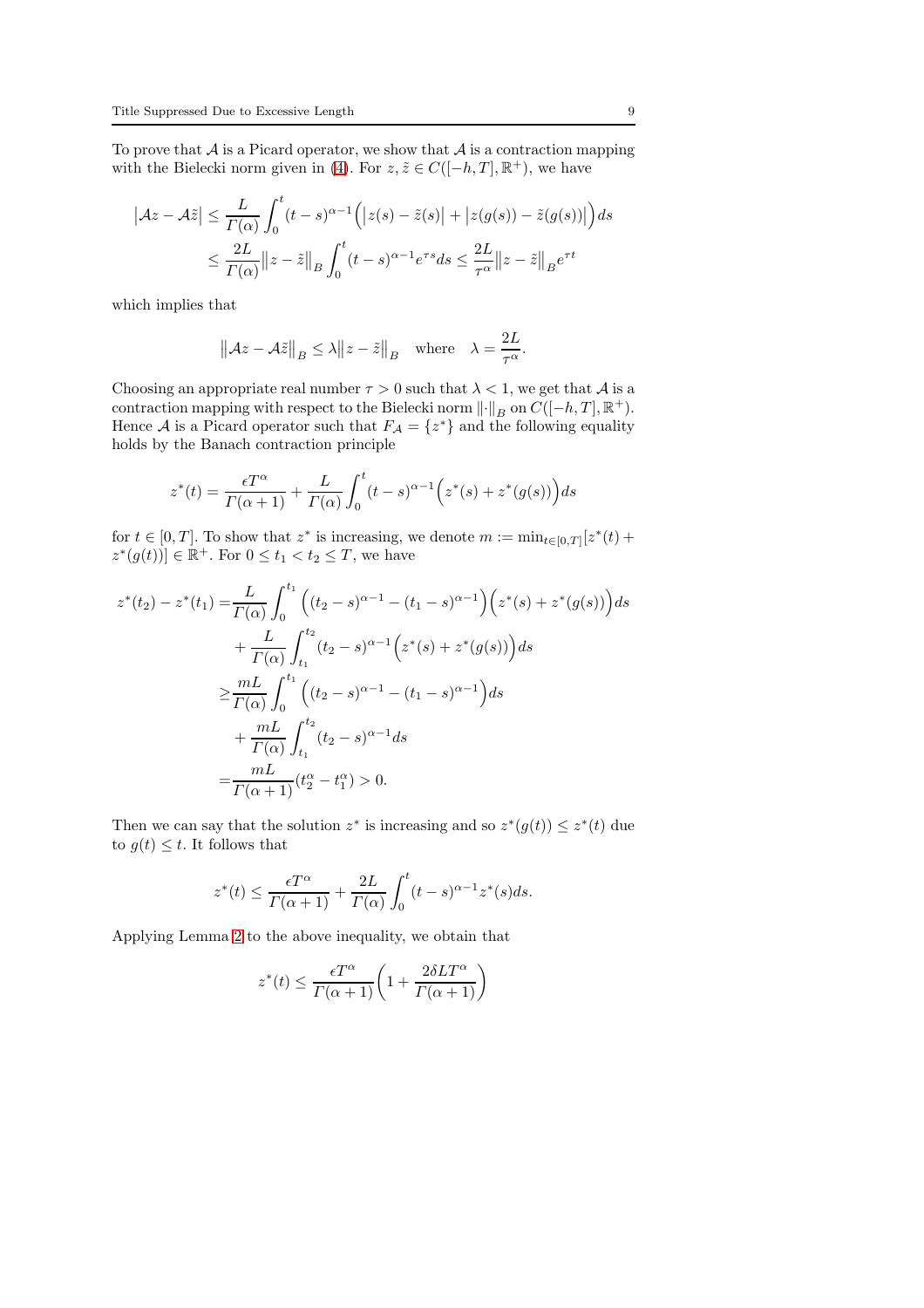.

for all  $t \in [-h, T]$ . In particular, if we choose  $z = |\vartheta - v|$  in [\(6\)](#page-7-1), then  $z \leq \mathcal{A}z$ . So, we have  $z \leq z^*$  by Lemma [1](#page-3-4) since A is an increasing Picard operator. Consequently, we have

$$
|\vartheta(t) - v(t)| \le c\epsilon
$$
 where  $c = \frac{T^{\alpha}}{\Gamma(\alpha + 1)} \left(1 + \frac{2\delta LT^{\alpha}}{\Gamma(\alpha + 1)}\right)$ 

Thus the first equation of [\(1\)](#page-1-0) is Hyers-Ulam stable.

*Proof (Alternative proof)* By considering the inequality of  $(6)$ , we have

$$
\begin{split} \left| \vartheta(t) - \upsilon(t) \right| \leq & \frac{\epsilon T^{\alpha}}{\Gamma(\alpha+1)} + \frac{L}{\Gamma(\alpha)} \int_{0}^{t} (t-s)^{\alpha-1} \Big( \left| \vartheta(s) - \upsilon(s) \right| \\ & + \left| \vartheta(g(s)) - \upsilon(g(s)) \right| \Big) ds \\ \leq & \frac{\epsilon T^{\alpha}}{\Gamma(\alpha+1)} + \frac{2L}{\Gamma(\alpha)} \left\| \vartheta - \upsilon \right\|_{B} \int_{0}^{t} (t-s)^{\alpha-1} e^{\tau s} ds \\ \leq & \frac{\epsilon T^{\alpha}}{\Gamma(\alpha+1)} + \frac{2L}{\tau^{\alpha}} \left\| \vartheta - \upsilon \right\|_{B} e^{\tau t}. \end{split}
$$

Then we have

$$
(1 - \lambda) \|\vartheta - v\|_{B} \le \frac{\epsilon T^{\alpha} e^{\tau h}}{\Gamma(\alpha + 1)} \quad \text{where} \quad \lambda = \frac{2L}{\tau^{\alpha}}.
$$

Choosing large enough  $\tau > 0$  such that  $\lambda < 1$ , we get

$$
|\vartheta(t) - \upsilon(t)|e^{-\tau t} \le ||\vartheta - \upsilon||_B \le \frac{\epsilon T^{\alpha} e^{\tau h}}{(1 - \lambda)\Gamma(\alpha + 1)}
$$

Consequently, we obtain that

$$
|\vartheta(t) - v(t)| \le c\epsilon, \quad c := \frac{T^{\alpha}e^{(h+T)\tau}}{(1-\lambda)\Gamma(\alpha+1)}
$$

for all  $t \in [-h, T]$ . Thus the first equation of [\(1\)](#page-1-0) is Hyers-Ulam stable.

### <span id="page-9-0"></span>5 Examples

Example 1 Consider the following fractional-order differential equation

<span id="page-9-1"></span>
$$
\begin{cases} ^{c}D^{\frac{1}{2}}v(t) = \frac{|v(t)|}{1+|v(t)|} + \cos v(t^2) & t \in [0,1] \\ v(t) = t & t \in [-1,0]. \end{cases}
$$
(7)

Let  $f(t, v, \vartheta) = \frac{|v|}{1+|v|}$  $+\cos \vartheta$  and  $g(t) = t^2$ . It is clear that

$$
|f(t, v_1, \vartheta_1) - f(t, v_2, \vartheta_2)| \le |v_1 - v_2| + |\vartheta_1 - \vartheta_2|
$$

for all  $v_i, \vartheta_i \in \mathbb{R}$   $(i = 1, 2)$  $(i = 1, 2)$  $(i = 1, 2)$  and  $t \in [0, 1]$ . Then we obtain from Theorem 1 that the above problem [\(7\)](#page-9-1) has a unique solution. In addition, we also obtain that the first equation in this problem is Hyers-Ulam stable by Theorem [3.](#page-7-0)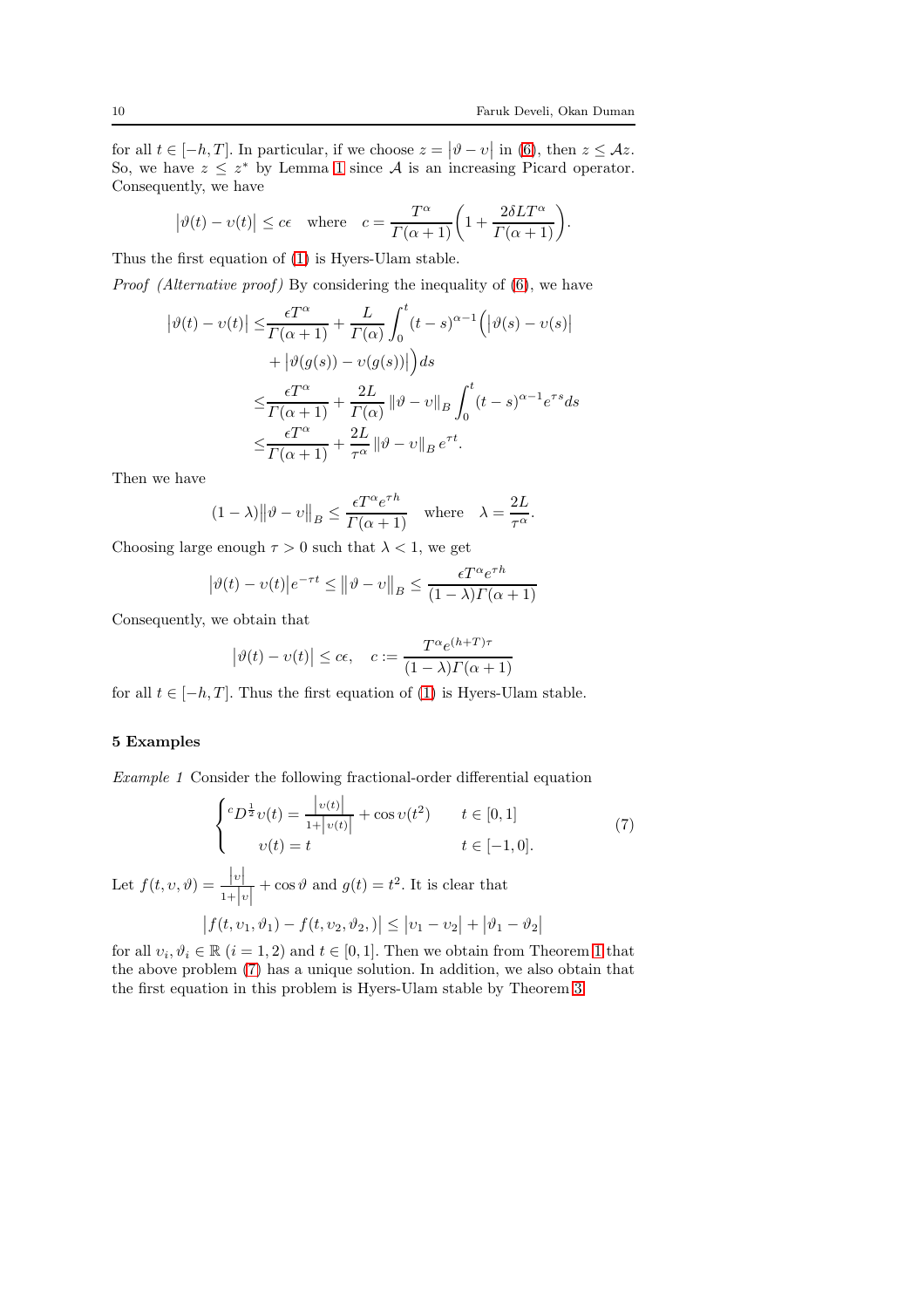Example 2 Consider the following fractional-order differential equation with a constant delay;

<span id="page-10-5"></span>
$$
\begin{cases} ^{c}D^{\frac{1}{2}}v(t) = \sin v(t) + v^{2}(t-1) & t \in [0,10] \\ v(t) = e^{t} & t \in [-1,0]. \end{cases}
$$
 (8)

Let  $f(t, v, \vartheta) = \sin v + \vartheta^2$  and  $g(t) = t - 1$ . It is obvious that

$$
|f(t, v_1, \vartheta) - f(t, v_2, \vartheta)| \le |v_1 - v_2|
$$

for all  $v_i, \vartheta \in \mathbb{R}$   $(i = 1, 2)$  $(i = 1, 2)$  $(i = 1, 2)$  and  $t \in [0, 10]$ . Then we obtain from Theorem 2 that the above problem [\(8\)](#page-10-5) has a unique solution without checking the Lipschitz condition with respect to third variable.

### 6 Conclusion

In this article, we consider the main problem in the article [\[29\]](#page-11-19) and motivated by [\[5–](#page-10-4)[7,](#page-10-3) [19\]](#page-11-14). We have observed that the contractivity constants appear as an important hypothesis in the main results in [\[29\]](#page-11-19) and in many papers. We omit these hypotheses by using the Bielecki norm more effectively and then show that there is a unique solution. Then we take a special case of our main problem with a constant delay. Here we use Burton's method to show the existence and uniqueness of solution reducing the Lipschitz condition with respect to the third variable. Then we investigate Hyers-Ulam stability of our problem using Picard operators theory, and then we show that the problem can be proven to be stable without the need for techniques such as Picard operator theory and Gronwall-type inequalities. Finally, we give examples to illustrate our results. As can be seen from these results and examples, there is no need for contractivity constant to be less than 1.

#### References

- <span id="page-10-0"></span>1. R. P. Agarwal, O. Bazighifan and M. A. Ragusa, Nonlinear neutral delay differential equations of fourth-order: Oscillation of solutions, Entropy 23 (2021), 1–10.
- 2. R. P. Agarwal, M. Benchohra and S. Hamani, Boundary value problems for fractional differential equations, Georgian Math. J. 16 (2009), 401–411.
- <span id="page-10-1"></span>3. Z. B. Bai and H. S. Lü, Positive solutions for boundary value problem of nonlinear fractional differential equation, J. Math. Anal. Appl. 311 (2005), 495–505.
- <span id="page-10-2"></span>4. M. Benchohra, J. Henderson, S. K. Ntouyas and A. Ouahab, Existence results for fractional order functional differential equations with infinite delay, J. Math. Anal. Appl. 338 (2008), 1340–1350.
- <span id="page-10-4"></span>5. T. A. Burton, Existence and uniqueness results by progressive contractions for integrodifferential equations, Nonlinear Dyn. Syst. Theory 16 (2016), 366-371.
- 6. T. A. Burton, A note on existence and uniqueness for integral equations with sum of two operators: progressive contractions, Fixed Point Theory 20 (2019), 107-113.
- <span id="page-10-3"></span>7. T. A. Burton and I. K. Purnaras, Global existence and uniqueness of solutions of integral equations with delay: progressive contractions, Electron. J. Qual. Theory Differ. Equ. 2017 (2017), 1-6.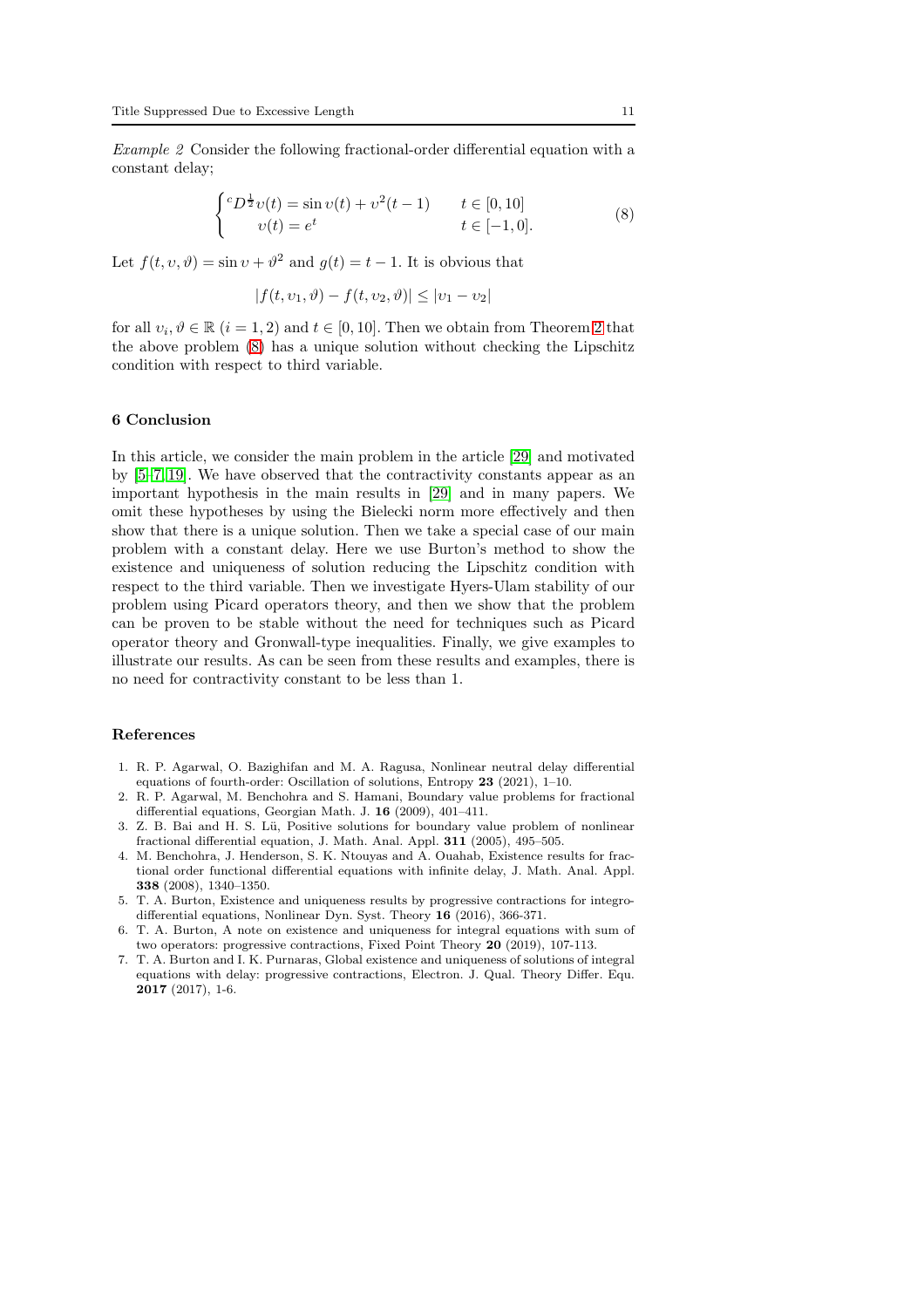- <span id="page-11-6"></span>8. D. Delbosco and L. Rodino, Existence and uniqueness for a nonlinear fractional differential equation, J. Math. Anal. Appl. 204 (1996), 609–625.
- <span id="page-11-7"></span>9. K. Diethelm and N. J. Ford, Analysis of fractional differential equations, J. Math. Anal. Appl. 265 (2002), 229–248.
- <span id="page-11-0"></span>10. L. Gaul, P. Klein and S. Kempfle, Damping description involving fractional operators, Mech. Syst. Signal Process. 5 (1991), 81–88.
- <span id="page-11-1"></span>11. W. G. Glockle and T. F. Nonnenmacher, A fractional calculus approach of self-similar protein dynamics, Biophys. J. 68 (1995), 46–53.
- <span id="page-11-25"></span>12. D. Henry, Geometric Theory of Semilinear Parabolic Equations, Lecture Notes in Mathematics, vol. 840. Springer, Berlin, 1981.
- <span id="page-11-12"></span><span id="page-11-2"></span>13. R. Hilfer, Applications of Fractional Calculus in Physics, World Scientific, Singapore, 2000.
- 14. S.-M. Jung, Hyers-Ulam stability of linear differential equations of first order, Appl. Math. Lett. 17 (2004), 1135–1140.
- <span id="page-11-22"></span>15. A. A. Kilbas, H. M. Srivastava and J. J. Trujillo, Theory and applications of fractional differential equations, North-Holland Mathematics Studies, Vol. 204, Elsevier Science, Amsterdam, 2006.
- <span id="page-11-8"></span>16. V. Lakshmikantham and A. S. Vatsala, Basic theory of fractional differential equations, Nonlinear Anal. 69 (2008), 2677-2682.
- <span id="page-11-13"></span>17. N. Lungu and D. Popa, Hyers-Ulam stability of a first order partial differential equation, J. Math. Anal. Appl. 385 (2012), 86–91.
- <span id="page-11-11"></span>18. M. Obloza, Hyers stability of the linear differential equation, Rocznik NaukDydakt. Prace Mat. 13 (1993), 259–270.
- <span id="page-11-14"></span>19. D. Otrocol and V. llea, Ulam stability for a delay differential equation, Cent. Eur. J. Math. 11 (2013), 1296–1303.
- <span id="page-11-20"></span>20. V. llea and D. Otrocol, Functional differential equations with maxima, via step by step contraction principle, Carpathian J. Math. 37 (2021), 195–202.
- <span id="page-11-9"></span><span id="page-11-3"></span>21. I. Podlubny, Fractional Differential Equation, Academic Press, San Diego, 1999.
- 22. M. A. Ragusa, Parabolic Herz spaces and their applications, Applied Mathematics Letters 25 (2012), 1270–1273.
- <span id="page-11-15"></span>23. I. A. Rus, Ulam stability of ordinary differential equations, Studia Univ. Babes–Bolyai Math. **54** (2009), 125-133.
- <span id="page-11-24"></span><span id="page-11-23"></span>24. I. A. Rus, Picard operators and applications, Sci. Math. Jpn. 58 (2003), 191–219.
- 25. I. A. Rus, Fixed points, upper and lower fixed points: abstract Gronwall lemmas, Carpathian J. Math. 20 (2004), 125–134.
- <span id="page-11-21"></span>26. I. A. Rus, Some variants of contraction principle in the case of operators with Volterra property: step by step contraction principle. Adv. Theory Nonlinear Anal. Appl. 3(3) (2019), 111–120.
- <span id="page-11-4"></span>27. V. E. Tarasov, Fractional Dynamics. Applications of Fractional Calculus to Dynamics of Particles, Fields and Media. Springer, Heidelberg, 2010.
- <span id="page-11-5"></span>28. G. Z. Voyiadjis and W. Sumelka, Brain modelling in the framework of anisotropic hyperelasticity with time fractional damage evolution governed by the Caputo-Almeida fractional derivative, J. Mech. Behav. Biomed. 89 (2019), 209–216.
- <span id="page-11-19"></span>29. J. R. Wang and Y. Zhang, Ulam–Hyers–Mittag–Leffler stability of fractional-order delay differential equations, Optimization 63 (2014), 1181–1190.
- <span id="page-11-16"></span>30. J. Wang, M. Feckan and Y. Zhou, Ulam's type stability of impulsive ordinary differential equations, J. Math. Anal. Appl. 395 (2012), 258–264.
- <span id="page-11-17"></span>31. J. Wang, L. Lv and Y. Zhou, Ulam stability and data dependence for fractional differential equations with Caputo derivative, Electron. J. Qualit. Theory Diff. Eq. 2011 (2011), 1–10.
- 32. J. Wang, L. Lv and Y. Zhou, New concepts and results in stability of fractional differential equations, Commun. Nonlinear Sci. Numer. Simul. 17 (2012), 2530–2538.
- <span id="page-11-18"></span>33. J. Wang, Y. Zhou and M. Feckan, Nonlinear impulsive problems for fractional differential equations and Ulam stability, Comput. Math. Appl. 64 (2012), 3389–3405.
- 34. T. Yu, K. Deng and M. Luo, Existence and uniqueness of solutions of initial value problems for nonlinear langevin equation involving two fractional orders, Commun. Nonlinear Sci. Numer. Simul. 19 (2014), 1661–1668.
- <span id="page-11-10"></span>35. S. Zhang, The existence of a positive solution for a nonlinear fractional differential equation, J. Math. Appl. 252 (2000), 804–812.